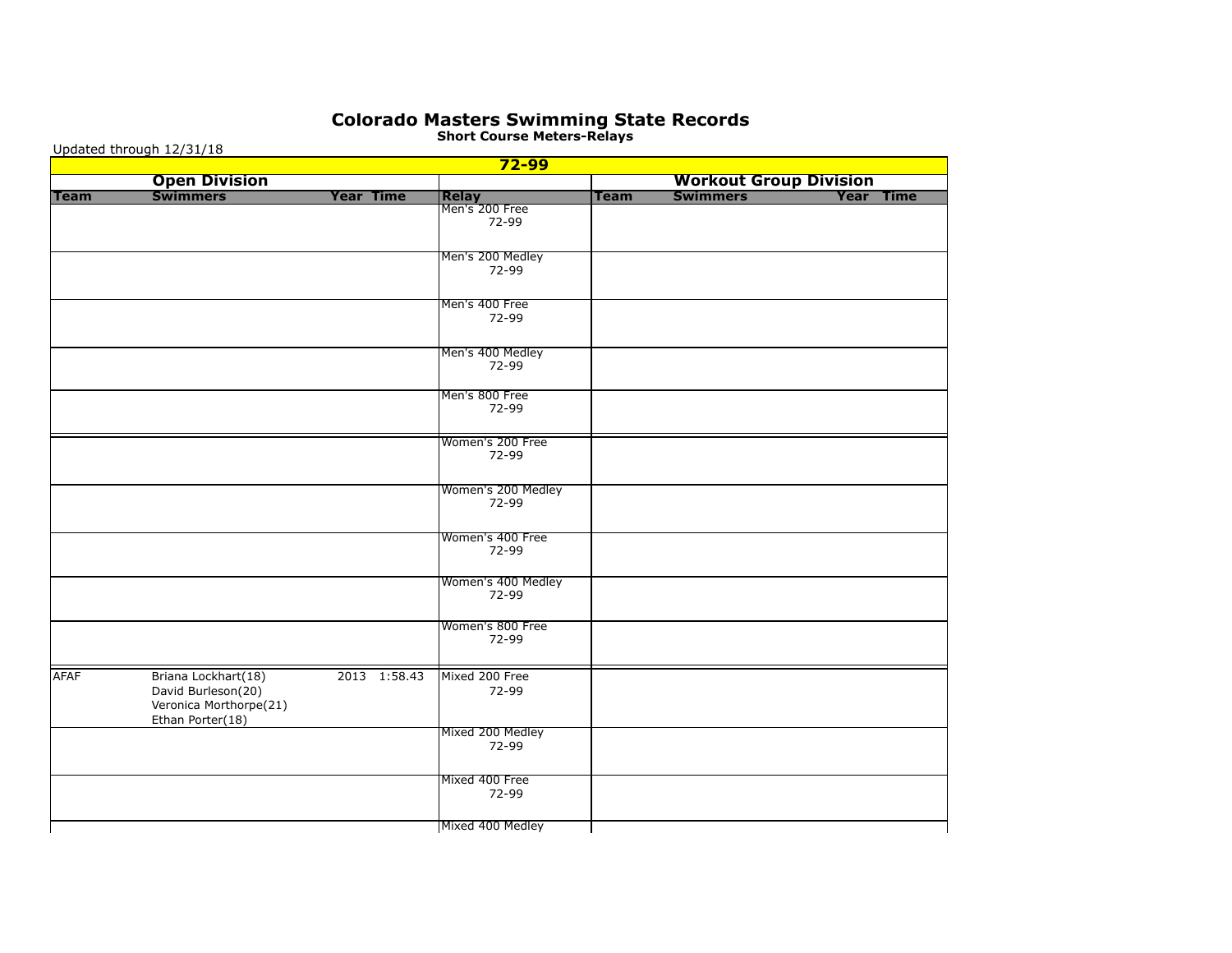|                       |                                                                                  |              | 72-99                         |       |                                                                                |              |
|-----------------------|----------------------------------------------------------------------------------|--------------|-------------------------------|-------|--------------------------------------------------------------------------------|--------------|
|                       |                                                                                  |              | Mixed 800 Free<br>72-99       |       |                                                                                |              |
|                       |                                                                                  |              | 100-119                       |       |                                                                                |              |
|                       | <b>Open Division</b>                                                             |              |                               |       | <b>Workout Group Division</b>                                                  |              |
| Team                  | <b>Swimmers</b>                                                                  | Year<br>Time | Relay                         | Team  | <b>Swimmers</b>                                                                | Year<br>Time |
|                       |                                                                                  |              | Men's 200 Free<br>100-119     |       |                                                                                |              |
|                       |                                                                                  |              | Men's 200 Medley<br>100-119   |       |                                                                                |              |
| Rocky Mtn.<br>Masters | Daniel Phillips(31)<br>Jon Hayden(28)<br>Holly Bellmund(30)<br>Keith Pryor(30)   | 2000 4:40.11 | Men's 400 Free<br>100-119     | SQUID | Daniel Phillips(31)<br>Jon Hayden(28)<br>Holly Bellmund(30)<br>Keith Pryor(30) | 2000 4:40.11 |
|                       |                                                                                  |              | Men's 400 Medley<br>100-119   |       |                                                                                |              |
|                       |                                                                                  |              | Men's 800 Free<br>100-119     |       |                                                                                |              |
|                       |                                                                                  |              | Women's 200 Free<br>100-119   |       |                                                                                |              |
|                       |                                                                                  |              | Women's 200 Medley<br>100-119 |       |                                                                                |              |
|                       |                                                                                  |              | Women's 400 Free<br>100-119   |       |                                                                                |              |
|                       |                                                                                  |              | Women's 400 Medley<br>100-119 |       |                                                                                |              |
|                       |                                                                                  |              | Women's 800 Free<br>100-119   |       |                                                                                |              |
| Rocky Mtn.<br>Masters | Susan Peterson(33)<br>Victor Valks(27)<br>Brittany Southam(26)<br>Ryan Jones(25) | 2002 2:04.63 | Mixed 200 Free<br>100-119     |       |                                                                                |              |
| <b>CMS</b>            | Emily Lane(25)<br>Daniel Crosscup(42)<br>Alyson Drennan(20)<br>Ryan Deming(28)   | 2017 3:09.93 | Mixed 200 Medley<br>100-119   |       |                                                                                |              |
|                       |                                                                                  |              | Mixed 400 Free<br>100-119     |       |                                                                                |              |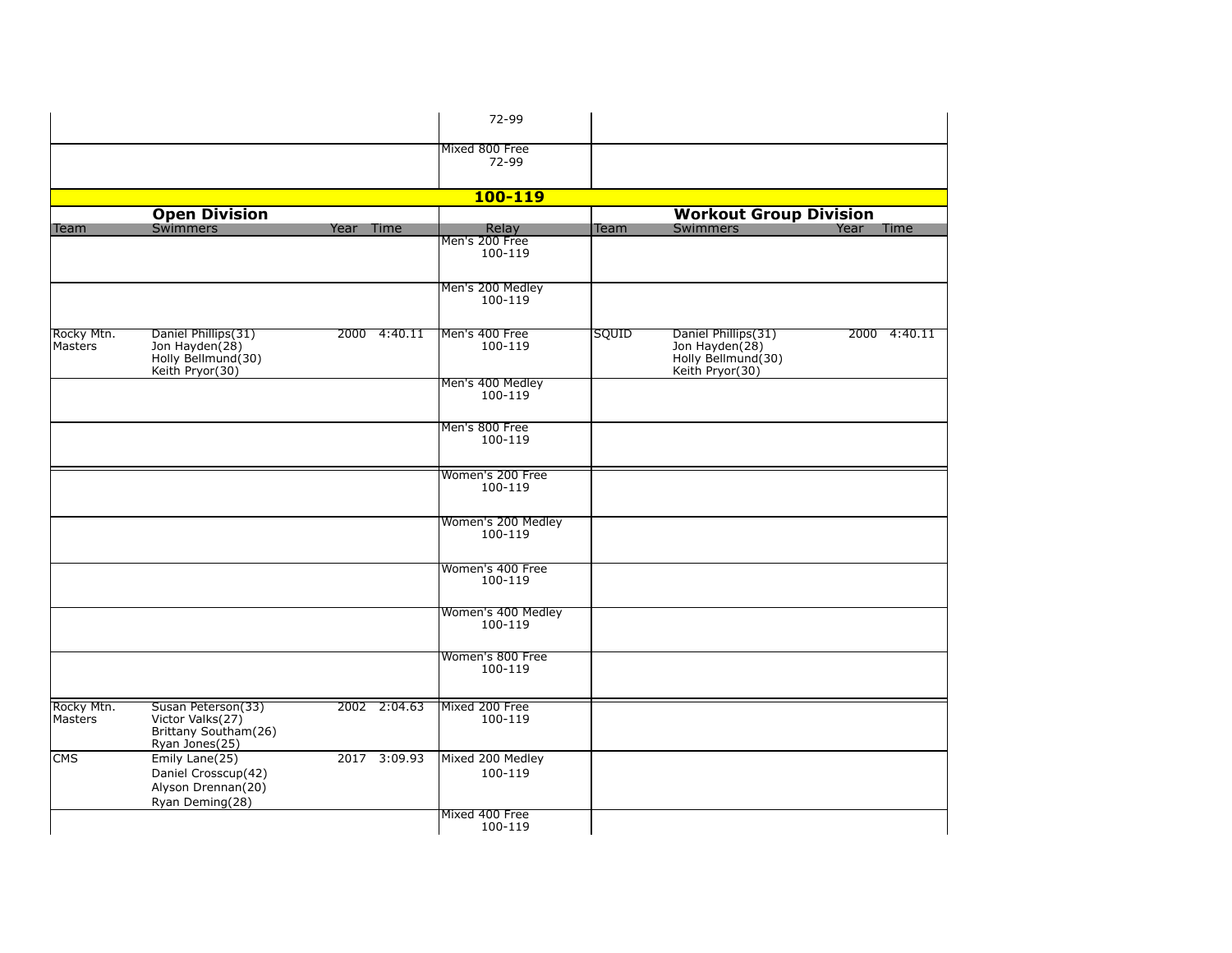| Mixed 400 Medley<br>100-119 |  |
|-----------------------------|--|
|                             |  |
| Mixed 800 Free<br>100-119   |  |
| 120-159                     |  |

|                       | <b>Open Division</b>                                                                    |                  |              |                               |                               | <b>Workout Division</b>                                                          |      |              |
|-----------------------|-----------------------------------------------------------------------------------------|------------------|--------------|-------------------------------|-------------------------------|----------------------------------------------------------------------------------|------|--------------|
| <b>Team</b>           | <b>Swimmers</b>                                                                         | <b>Year Time</b> |              | Relay                         | <b>Team</b>                   | <b>Swimmers</b>                                                                  | Year | <b>Time</b>  |
| <b>CMS</b>            | Doston Ganiyev(26)<br>Jose Renteria(34)<br>Andrew Le Vasseur(50)<br>Kevin Doherty(40)   |                  | 2013 1:47.66 | lMen's 200 Free<br>120-159    |                               |                                                                                  |      |              |
|                       |                                                                                         |                  |              | Men's 200 Medley<br>120-159   |                               |                                                                                  |      |              |
| <b>CMS</b>            | Jose Renteria(34)<br>Doston Ganiyev(26)<br>Andrew Le Vasseur(50)<br>Kevin Doherty(40)   |                  | 2013 4:03.78 | lMen's 400 Free<br>120-159    |                               |                                                                                  |      |              |
| Rocky Mtn.<br>Masters | Pat Chaiyaros (37)<br>Michael Barnhardt(39)<br>Allen Rheem(51)<br>Keith Pryor(30)       |                  | 2000 4:23.25 | Men's 400 Medley<br>120-159   | SQUID                         | Pat Chaiyaros(37)<br>Michael Barnhardt(39)<br>Allen Rheem(51)<br>Keith Pryor(30) |      | 2000 4:43.25 |
| Rocky Mtn.<br>Masters | Pat Chaiyaros (38)<br>Allen Rheem(52)<br>Rob Price(31)<br>Keith Pryor(31)               |                  | 2001 9:32.39 | Men's 800 Free<br>120-159     |                               |                                                                                  |      |              |
| <b>CMS</b>            | Chelsea Gibbons(34)<br>Shayna Kurtz(22)<br>Tanya Hartney(45)<br>Fontaine O'Connell(43)  |                  | 2017 2:21.54 | Women's 200 Free<br>120-159   |                               |                                                                                  |      |              |
| Rocky Mtn.<br>Masters | Lori Deacon(32)<br>Heather Hagadorn(37)<br>Cecilia Gadd-Siegel(31)<br>Sonya Burgers(24) |                  | 2002 2:16.87 | Women's 200 Medley<br>120-159 | Greenwood<br>Athletic<br>Club | Jenny Stein(40)<br>Jana Iverson(37)<br>Julie Lee(38)<br>Collette Sappey(38)      |      | 2003 2:22.72 |
| Rocky Mtn.<br>Masters | Lori Deacon(32)<br>Heather Hagadorn(37)<br>Cecilia Gadd-Siegel(31)<br>Sonya Burgers(24) |                  | 2002 4:38.01 | lWomen's 400 Free<br>120-159  |                               |                                                                                  |      |              |
| Rocky Mtn.<br>Masters | Lori Deacon(32)<br>Heather Hagadorn(37)<br>Cecilia Gadd-Siegel(31)<br>Sonya Burgers(24) |                  | 2002 5:06.78 | Women's 400 Medley<br>120-159 |                               |                                                                                  |      |              |
|                       |                                                                                         |                  |              | Women's 800 Free<br>120-159   |                               |                                                                                  |      |              |
| <b>CMS</b>            | Collette Sappey(52)<br>Maxwell Boyle(29)<br>Shannon Jones(27)                           | 2016             | 1:48.38      | Mixed 200 Free<br>120-159     | BGs                           | Alissa Johnson(19)<br>John Kelly(51)<br>John O'Keeffe(51)                        |      | 2012 2:16.29 |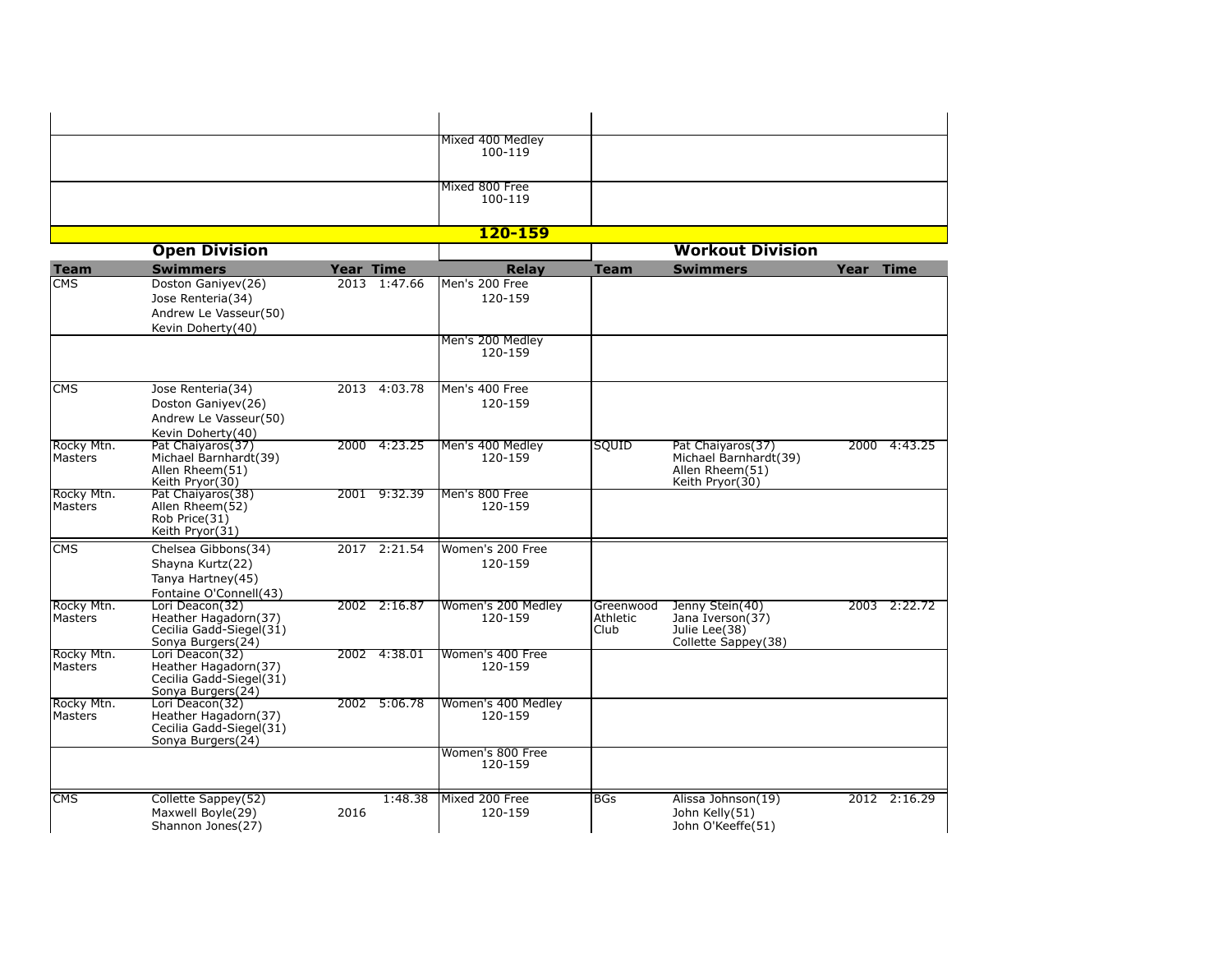|                         | Ivan Light(18)                                                                               |                  |               |                               |                               | Sarah Walker(28)                                                                         |           |              |
|-------------------------|----------------------------------------------------------------------------------------------|------------------|---------------|-------------------------------|-------------------------------|------------------------------------------------------------------------------------------|-----------|--------------|
| <b>CMS</b>              | Brandon Brito(23)<br>Beth Engle(39)<br>Stephanie Haskett(41)<br>Eric Reetz(56)               |                  | 2016 2:41.66  | Mixed 200 Medley<br>120-159   | <b>DAC</b>                    |                                                                                          | 2007      | 2:27.53      |
|                         |                                                                                              |                  |               | Mixed 400 Free<br>120-159     |                               |                                                                                          |           |              |
|                         |                                                                                              |                  |               | Mixed 400 Medley<br>120-159   |                               |                                                                                          |           |              |
|                         |                                                                                              |                  |               | Mixed 800 Free<br>120-159     |                               |                                                                                          |           |              |
|                         |                                                                                              |                  |               | 160-199                       |                               |                                                                                          |           |              |
|                         | <b>Open Division</b>                                                                         |                  |               |                               |                               | <b>Workout Division</b>                                                                  |           |              |
| <b>Team</b>             | <b>Swimmers</b>                                                                              | <b>Year Time</b> |               | <b>Relay</b>                  | <b>Team</b>                   | <b>Swimmers</b>                                                                          | Year Time |              |
| $\overline{\text{CMS}}$ | Jeffrey Magourik (46)<br>Tom McElhinney (54)<br>Richard Hess (53)<br>Patrick McLaughlin (38) |                  | 2007 1:58.85  | Men's 200 Free<br>160-199     | <b>Bee Gees</b>               | Jeffrey Magourik(46)<br>Tom McElhinney(54)<br>Richard Hess(53)<br>Patrick McLaughlin(38) |           | 2007 1:58.85 |
| Rocky Mtn.<br>Masters   | Karl Ellefsen<br>Dave Kruse(43)<br>Jeff Allman(39)<br>Arnie Dowd(58)                         |                  | 2003 2:16.57  | Men's 200 Medley<br>160-199   | Greenwood<br>Athletic<br>Club | Karl Ellefsen(48)<br>Dave Kruse(43)<br>Jeff Allman(39)<br>Arnie Dowd(58)                 |           | 2003 2:16.57 |
|                         |                                                                                              |                  |               | Men's 400 Free<br>160-199     |                               |                                                                                          |           |              |
| Sqid                    | Adam Thodey(39)<br>John Hayden(41)<br>David Smith(26)<br>Scott O'Berski(54)                  |                  | 2013 5:27.39  | Men's 400 Medley<br>160-199   |                               |                                                                                          |           |              |
| <b>CMS</b>              | Eduardo Cruz(42)<br>Mike Gelormino(43)<br>Chris Weaver(36)<br>Ed Fuller(52)                  |                  | 2011 11:08.89 | Men's 800 Free<br>160-199     |                               |                                                                                          |           |              |
| <b>CMS</b>              | Corinna Maleike(53)<br>Justina Mickelson(44)<br>Kim Schell(41)<br>Stacy Broncucia(45)        |                  | 2013 2:20.41  | Women's 200 Free<br>160-199   |                               |                                                                                          |           |              |
| <b>CMS</b>              | Antoinette Townley(56)<br>Amy Hill(34)<br>Amanda Moss(32)<br>Jennifer Markham-Gallegos(42)   |                  | 2016 3:04.03  | Women's 200 Medley<br>160-199 |                               |                                                                                          |           |              |
|                         |                                                                                              |                  |               | Women's 400 Free<br>160-199   |                               |                                                                                          |           |              |
|                         |                                                                                              |                  |               | Women's 400 Medley<br>160-199 |                               |                                                                                          |           |              |
|                         |                                                                                              |                  |               | Women's 800 Free              |                               |                                                                                          |           |              |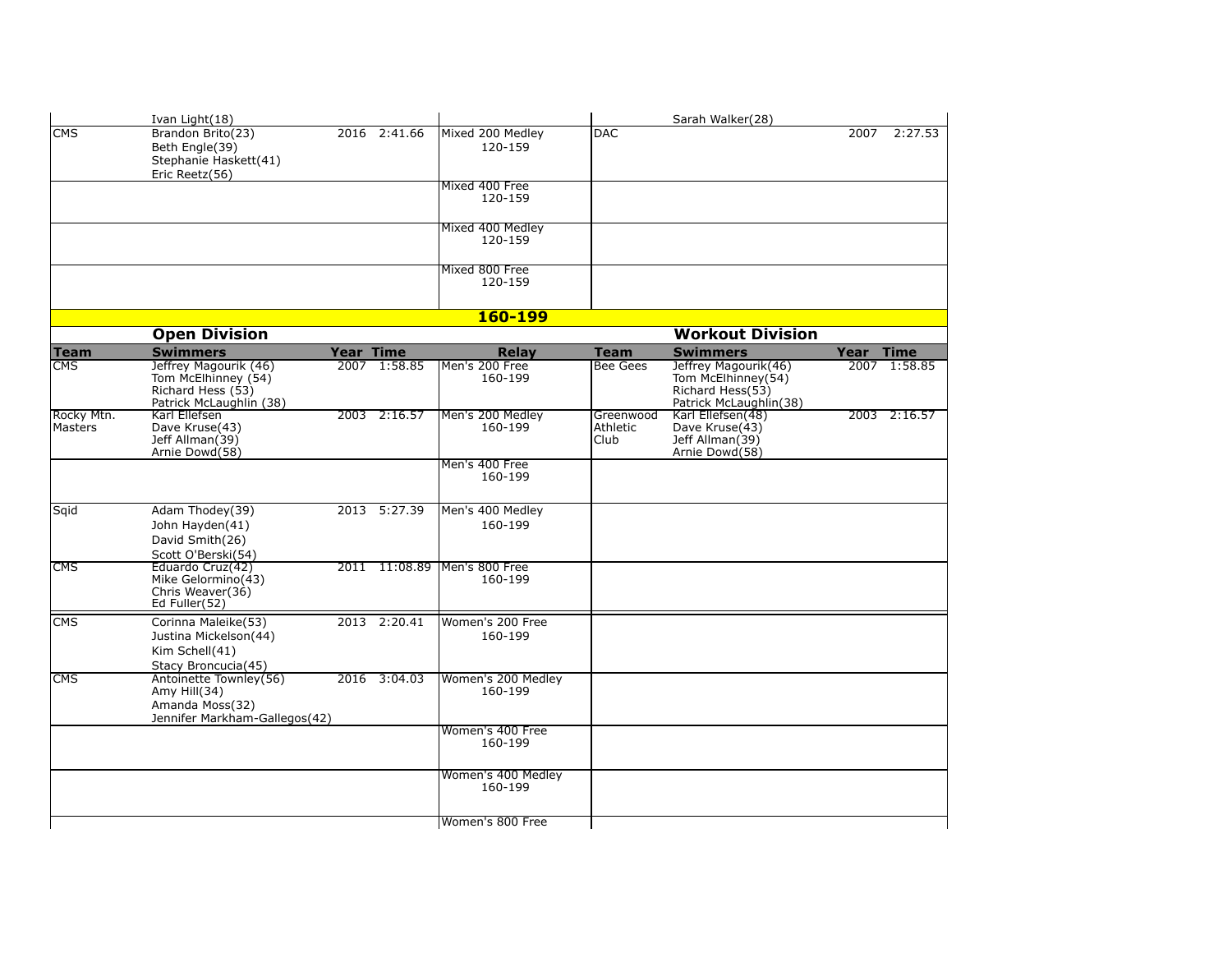|                              |                                                                                          |           |               | 160-199                       |      |                         |      |      |
|------------------------------|------------------------------------------------------------------------------------------|-----------|---------------|-------------------------------|------|-------------------------|------|------|
| Rocky Mtn.<br><b>Masters</b> | Bill Brackett(44)<br>Laura Smith(36)<br>Paul Smith(43)<br>Heather Hagadorn(37)           |           | 2002 1:53.12  | Mixed 200 Free<br>160-199     |      |                         |      |      |
| <b>CMS</b>                   | Karl Stewart(51)<br>Laura Shoemaker(42)<br>Eric Krum(41)<br>Michelle Glasgow(44)         | 2017      | 2:17.24       | Mixed 200 Medley<br>160-199   |      |                         |      |      |
|                              |                                                                                          |           |               | Mixed 400 Free<br>160-199     |      |                         |      |      |
|                              |                                                                                          |           |               | Mixed 400 Medley<br>160-199   |      |                         |      |      |
| <b>CMS</b>                   | Eduardo Cruz(48)<br>Antoinette Townley(57)<br>Matt Harper(33)<br>Amanda Moss(33)         |           | 2017 13:13.46 | Mixed 800 Free<br>160-199     |      |                         |      |      |
|                              |                                                                                          |           |               | 200-239                       |      |                         |      |      |
|                              | <b>Open Division</b>                                                                     |           |               |                               |      | <b>Workout Division</b> |      |      |
| Team                         | Swimmers                                                                                 | Year Time |               | Relay                         | Team | <b>Swimmers</b>         | Year | Time |
| CMS                          | Rich Jones(52)<br>Robert Tveitmoe(65)<br>Raymond Surprenant(49)<br>Dietrich Lawrence(52) |           | 2017 2:05.27  | Men's 200 Free<br>200-239     |      |                         |      |      |
| CMS                          | John Kelly(54)<br>John O'Keeffe(54)<br>Mark Leo(55)<br>Steven Estle(56)                  |           | 2015 2:43.75  | Men's 200 Medley<br>200-239   |      |                         |      |      |
|                              |                                                                                          |           |               | Men's 400 Free<br>200-239     |      |                         |      |      |
|                              |                                                                                          |           |               | Men's 400 Medley<br>200-239   |      |                         |      |      |
| <b>CMS</b>                   | Joe Morin(55)<br>Jeffrey Magouirk(55)<br>Frank Orten(58)<br>John Hughes(63)              | 2016      | 9:59.66       | Men's 800 Free<br>200-239     |      |                         |      |      |
| <b>CMS</b>                   | Karolyn McAfee(48)<br>Ellen Campbell(53)<br>Suzanne Olczak(48)<br>Kathy Garnier(56)      |           | 2016 2:20.63  | Women's 200 Free<br>200-239   |      |                         |      |      |
|                              |                                                                                          |           |               | Women's 200 Medley<br>200-239 |      |                         |      |      |
|                              |                                                                                          |           |               | Women's 400 Free<br>200-239   |      |                         |      |      |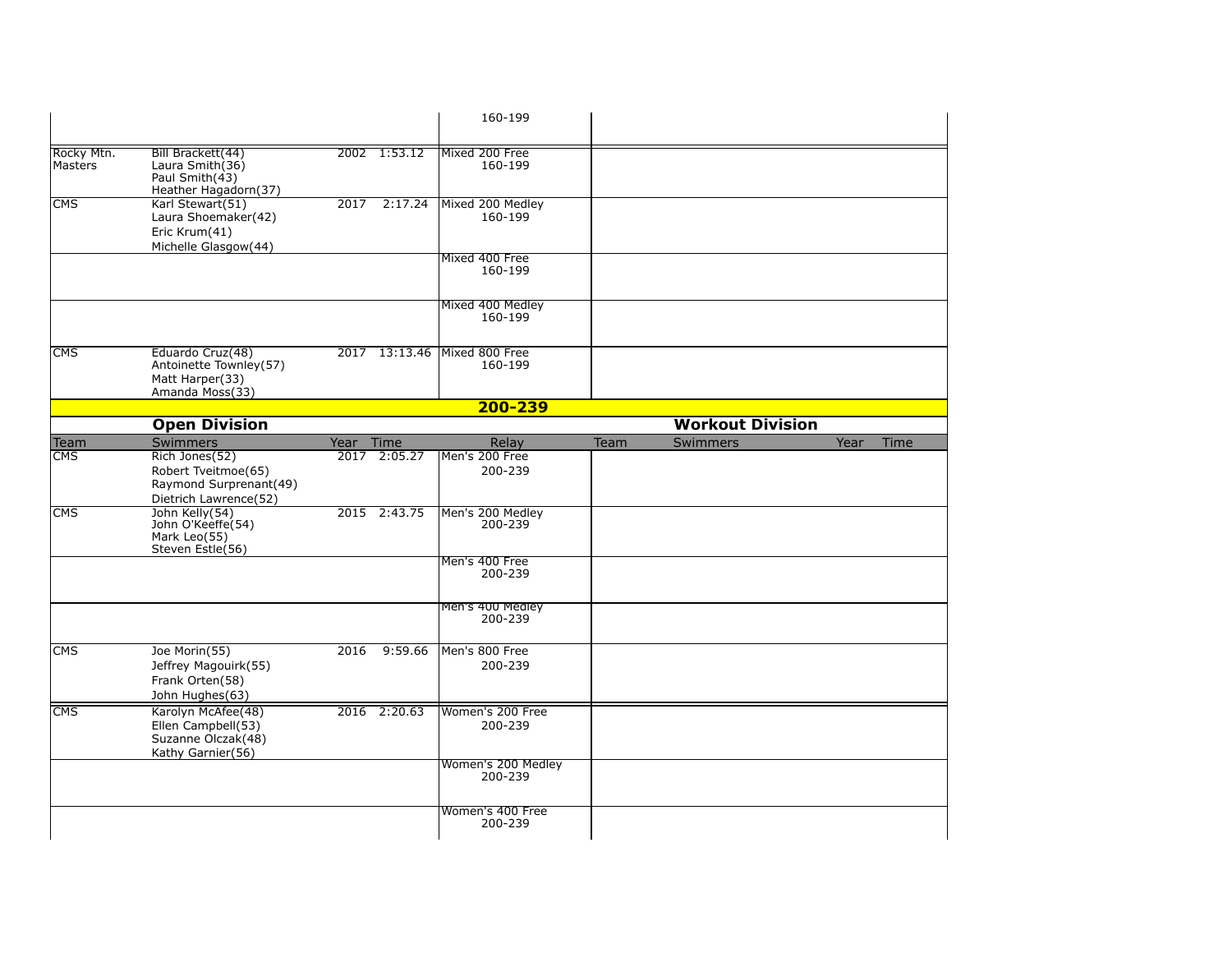|            |                                                                                       |              | Women's 400 Medley<br>200-239      |      |                         |      |      |
|------------|---------------------------------------------------------------------------------------|--------------|------------------------------------|------|-------------------------|------|------|
|            |                                                                                       |              | Women's 800 Free<br>200-239        |      |                         |      |      |
| <b>CMS</b> | Kevin Feely(65)<br>Fontaine O'Connell(43)<br>Robert Tveitmoe(65)<br>Tanya Hartney(45) | 2017 2:20.19 | Mixed 200 Free<br>200-239          |      |                         |      |      |
|            |                                                                                       |              | Mixed 200 Medley<br>200-239        |      |                         |      |      |
|            |                                                                                       |              | Mixed 400 Free<br>200-239          |      |                         |      |      |
|            |                                                                                       |              | Mixed 400 Medley<br>200-239        |      |                         |      |      |
|            |                                                                                       |              | Mixed 800 Free<br>200-239          |      |                         |      |      |
|            | <b>Open Division</b>                                                                  |              | $240 - 279$                        |      | <b>Workout Division</b> |      |      |
|            |                                                                                       |              |                                    |      |                         | Year |      |
| Team       | Swimmers                                                                              | Year Time    | Relay<br>Men's 200 Free<br>240-279 | Team | Swimmers                |      | Time |
|            |                                                                                       |              | Men's 200 Medley<br>240-279        |      |                         |      |      |
|            |                                                                                       |              | Men's 400 Free<br>240-279          |      |                         |      |      |
|            |                                                                                       |              | Men's 400 Medley<br>240-279        |      |                         |      |      |
|            |                                                                                       |              | Men's 800 Free                     |      |                         |      |      |
|            |                                                                                       |              | 240-279                            |      |                         |      |      |
|            |                                                                                       |              | Women's 200 Free<br>240-279        |      |                         |      |      |
|            |                                                                                       |              | Women's 200 Medley<br>240-279      |      |                         |      |      |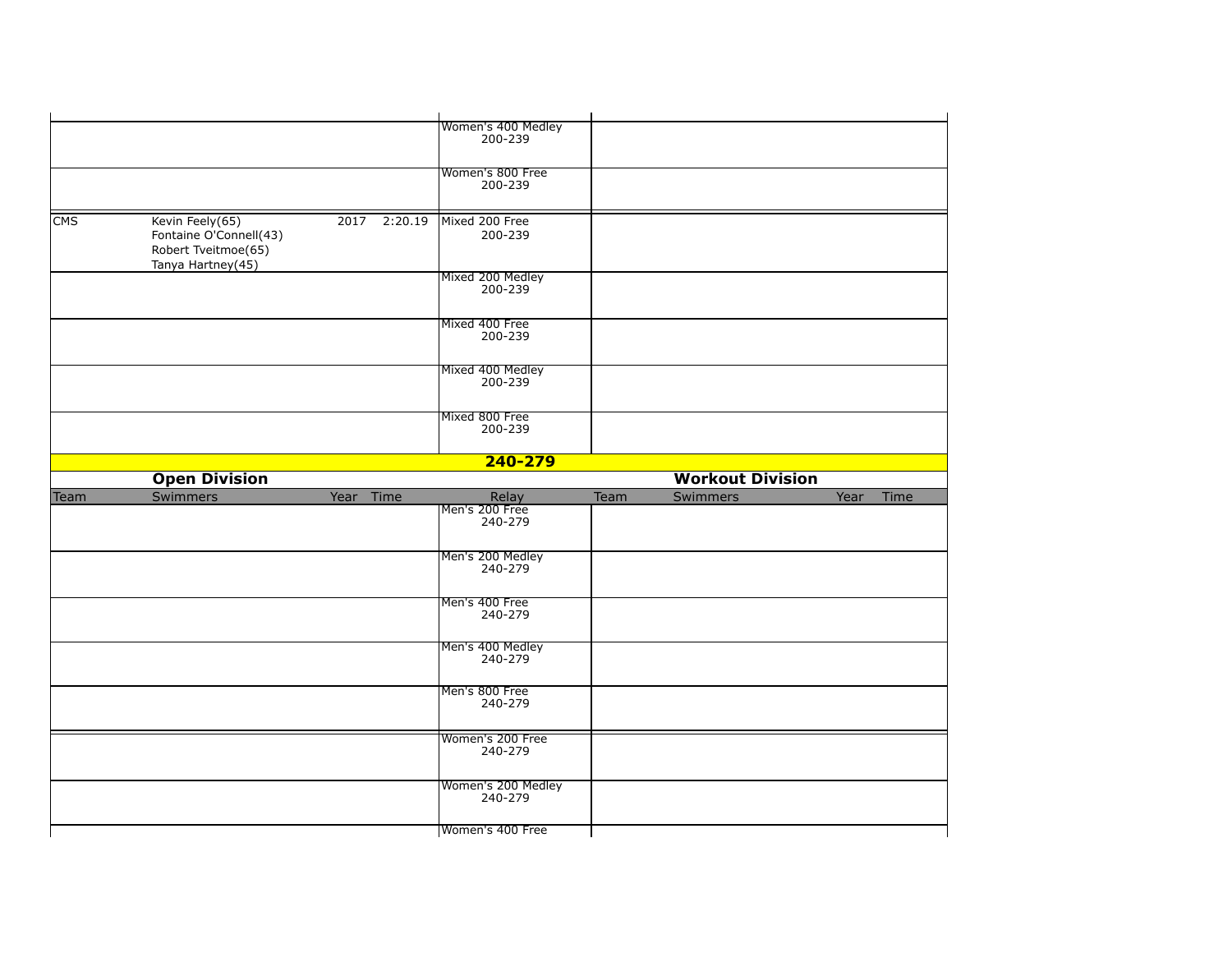|             |                      |                  | 240-279                            |             |                         |           |
|-------------|----------------------|------------------|------------------------------------|-------------|-------------------------|-----------|
|             |                      |                  |                                    |             |                         |           |
|             |                      |                  | Women's 400 Medley<br>240-279      |             |                         |           |
|             |                      |                  | Women's 800 Free<br>240-279        |             |                         |           |
|             |                      |                  | Mixed 200 Free<br>240-279          |             |                         |           |
|             |                      |                  | Mixed 200 Medley<br>240-279        |             |                         |           |
|             |                      |                  | Mixed 400 Free<br>240-279          |             |                         |           |
|             |                      |                  | Mixed 400 Medley<br>240-279        |             |                         |           |
|             |                      |                  | Mixed 800 Free<br>240-279          |             |                         |           |
|             |                      |                  |                                    |             |                         |           |
|             |                      |                  |                                    |             |                         |           |
|             |                      |                  | 280-319                            |             |                         |           |
|             | <b>Open Division</b> |                  |                                    |             | <b>Workout Division</b> |           |
| <b>Team</b> | <b>Swimmers</b>      | <b>Year Time</b> | Relay<br>Men's 200 Free<br>280-319 | <b>Team</b> | <b>Swimmers</b>         | Year Time |
|             |                      |                  | Men's 200 Medley<br>280-319        |             |                         |           |
|             |                      |                  | Men's 400 Free<br>280-319          |             |                         |           |
|             |                      |                  | Men's 400 Medley<br>280-319        |             |                         |           |
|             |                      |                  | Men's 800 Free<br>280-319          |             |                         |           |
|             |                      |                  | Women's 200 Free<br>280-319        |             |                         |           |